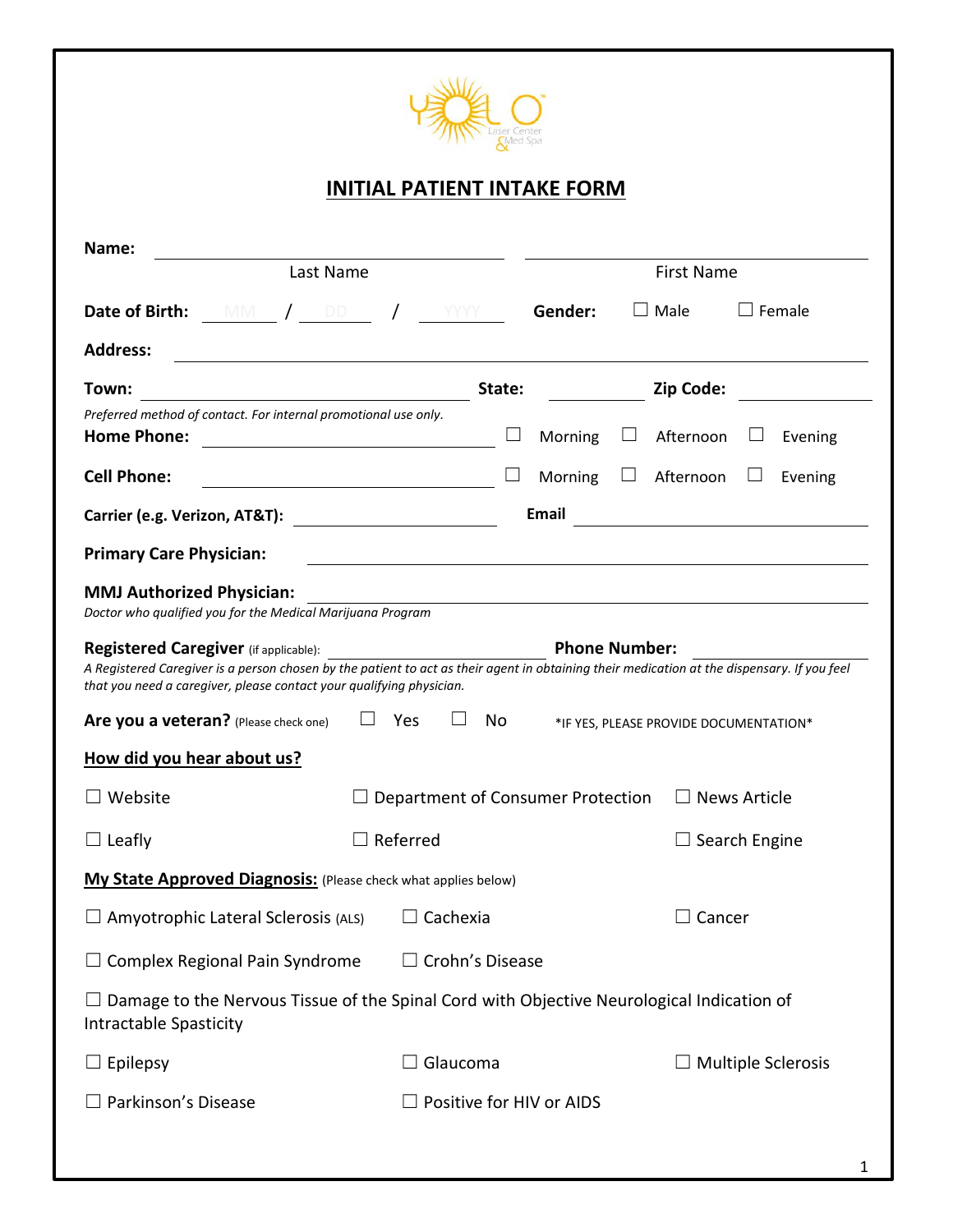| My State Approved Diagnosis: (continued from previous page - please check what applies below) |                                                                                                                                                                              |                           |                            |  |  |  |
|-----------------------------------------------------------------------------------------------|------------------------------------------------------------------------------------------------------------------------------------------------------------------------------|---------------------------|----------------------------|--|--|--|
| Post Laminectomy Syndrome w/ Chronic Radiculopathy                                            |                                                                                                                                                                              |                           |                            |  |  |  |
| Post-Traumatic Stress Disorder (PTSD)                                                         | $\Box$ Severe Psoriasis & Psroritatic Arthitis                                                                                                                               |                           |                            |  |  |  |
| $\Box$ Ulcerative Colitis<br>www.ct.gov/dcp                                                   | $\Box$ Wasting Syndrome<br>Please Note: Additional conditions will be added over time, please check the department of Consumer Protection website for changes to the list at |                           | $\Box$ Sickle Cell Disease |  |  |  |
| Negative symptoms that I am currently experiencing: (Please check what applies below)         |                                                                                                                                                                              |                           |                            |  |  |  |
| $\Box$ Abdominal Pain / Cramping                                                              | $\Box$ Anxiety                                                                                                                                                               |                           | Depression                 |  |  |  |
| <b>Difficulty Falling Sleeping</b>                                                            | $\Box$ Difficulty Remaining Asleep                                                                                                                                           |                           | $\Box$ General Insomnia    |  |  |  |
| <b>General Pain</b>                                                                           |                                                                                                                                                                              | $\Box$ Hyperactive Bowels | $\Box$ Migraine            |  |  |  |
| Muscle Pain                                                                                   | $\square$ Muscle Pain                                                                                                                                                        |                           | $\Box$ Nausea              |  |  |  |
| <b>Ocular Pressure</b>                                                                        | $\Box$ Poor Appetite                                                                                                                                                         |                           | $\Box$ Seizures            |  |  |  |
| Tremors                                                                                       | Other:<br>$\Box$                                                                                                                                                             |                           |                            |  |  |  |
| <b>Frequency of Symptoms:</b>                                                                 |                                                                                                                                                                              |                           |                            |  |  |  |
| <b>Additional Health Conditions:</b>                                                          |                                                                                                                                                                              |                           |                            |  |  |  |
|                                                                                               |                                                                                                                                                                              |                           |                            |  |  |  |
| <b>Current Medication</b>                                                                     |                                                                                                                                                                              |                           | <b>Dosage</b>              |  |  |  |
|                                                                                               |                                                                                                                                                                              |                           |                            |  |  |  |
|                                                                                               |                                                                                                                                                                              |                           |                            |  |  |  |
| Allergies:                                                                                    |                                                                                                                                                                              |                           |                            |  |  |  |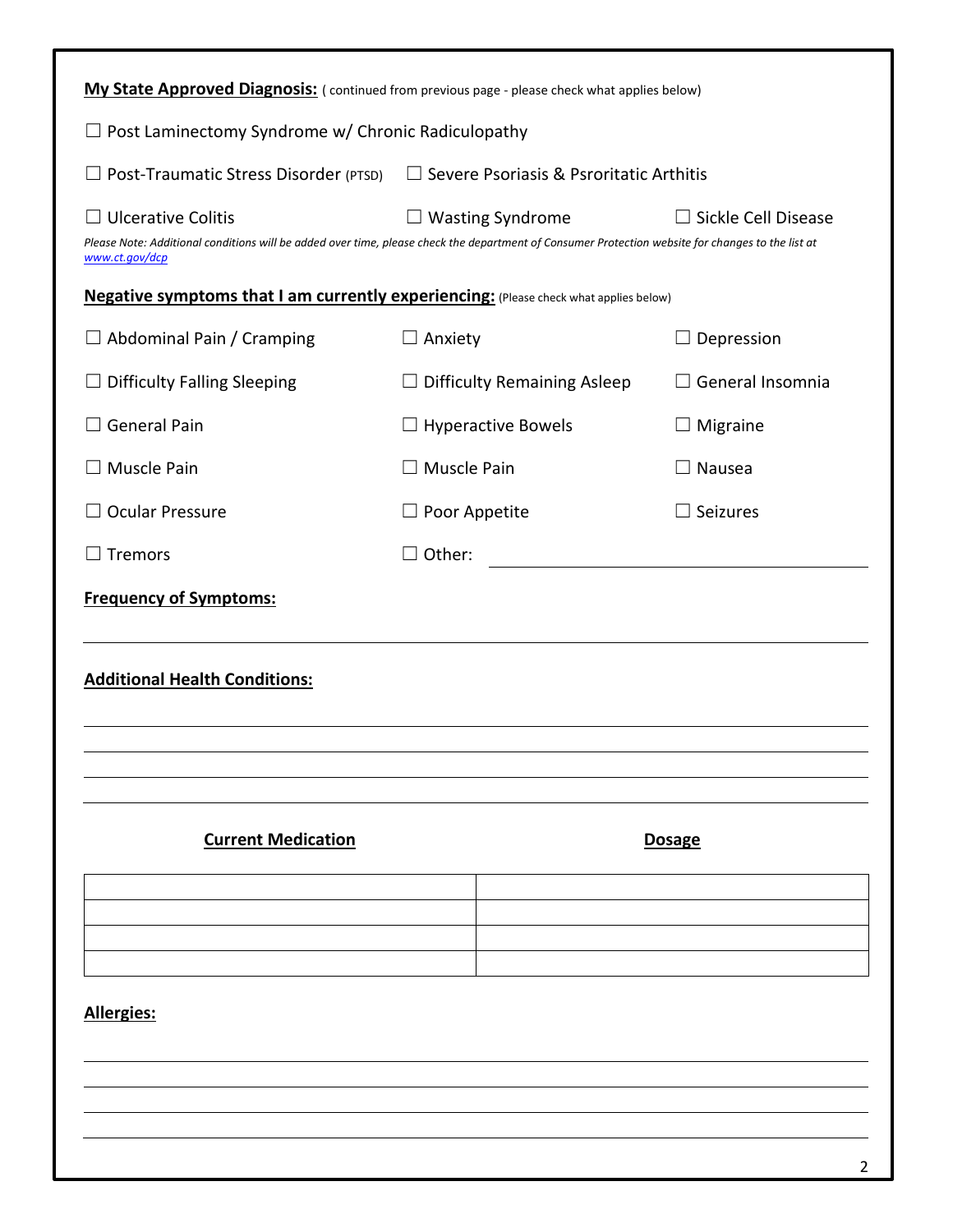| <b>Alternate Medicine</b>                                                                             |                                                                                                                                               | <b>Vitamins</b> |                                             |  |
|-------------------------------------------------------------------------------------------------------|-----------------------------------------------------------------------------------------------------------------------------------------------|-----------------|---------------------------------------------|--|
|                                                                                                       |                                                                                                                                               |                 |                                             |  |
|                                                                                                       |                                                                                                                                               |                 |                                             |  |
| Do you smoke Tobacco? (Please check one):                                                             | $\Box$ Yes                                                                                                                                    | $\Box$ No       |                                             |  |
| Do you drink Alcohol? (Please check one):                                                             | $\Box$ Yes                                                                                                                                    | $\Box$ No       |                                             |  |
|                                                                                                       | I have used Cannabis (Marijuana) prior to this visit:                                                                                         | $\Box$ Yes      | $\square$ No                                |  |
| Please Describe, If Applicable<br><b>Negative Effects Experienced using Cannabis (if applicable):</b> |                                                                                                                                               |                 |                                             |  |
|                                                                                                       |                                                                                                                                               |                 |                                             |  |
|                                                                                                       | Positive Effects Experienced using Cannabis (if applicable):                                                                                  |                 |                                             |  |
|                                                                                                       |                                                                                                                                               |                 |                                             |  |
|                                                                                                       | Positive outcomes I hope to achieve using Medical Cannabis:<br>My Preferred Method of Cannabis Consumption: (Please check what applies below) |                 |                                             |  |
|                                                                                                       | $\Box$ Vaporizing                                                                                                                             |                 | $\Box$ Consumables (Edibles)                |  |
| Oils                                                                                                  | Tinctures                                                                                                                                     |                 | Concentrates                                |  |
|                                                                                                       |                                                                                                                                               |                 |                                             |  |
|                                                                                                       | I am looking for Cannabis with: (Please check what applies below)                                                                             |                 |                                             |  |
|                                                                                                       | $\Box$ Low THC                                                                                                                                |                 | $\Box$ High CBD                             |  |
| $\Box$ Low CBD                                                                                        | $\Box$ 1:1 Ratio THC / CBD                                                                                                                    |                 | $\Box$ I am NOT sure of my medical<br>needs |  |
| $\Box$ Smoking<br>$\Box$ I am uncertain<br>$\Box$ High THC<br>Frequency of use (if applicable):       |                                                                                                                                               |                 |                                             |  |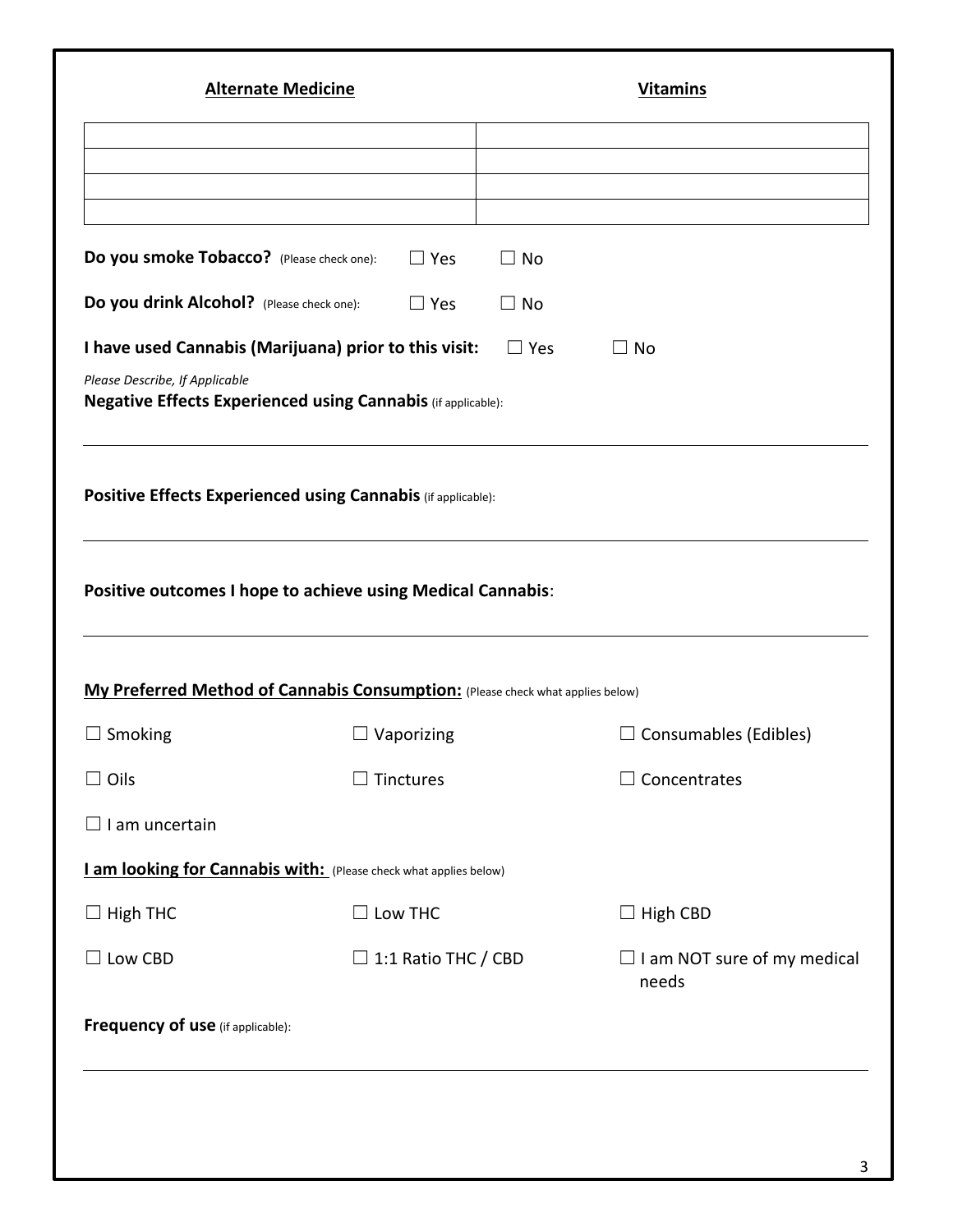

### **NOTICE OF PRIVACY PRACTICES PATIENT ACKNOWLEDGEMENT**

| <b>Patient Name:</b><br><u> 1989 - John Stein, mars and de Brandenberg and de Brandenberg and de Brandenberg and de Brandenberg and de Br</u>                                                                                             | Date of Birth: <b>with</b> |  |  |  |  |
|-------------------------------------------------------------------------------------------------------------------------------------------------------------------------------------------------------------------------------------------|----------------------------|--|--|--|--|
|                                                                                                                                                                                                                                           |                            |  |  |  |  |
| I understand, that under the Health Insurance Portability Act of 1996, I have certain rights to privacy in<br>regards to my protected health information (PHI). I have received, read, and understand the Notice of<br>Privacy Practices. |                            |  |  |  |  |
| Yolo Laser Center and Med Spa reserves the right to change the terms of its Notice of Privacy<br>Practices. I understand Yolo Laser Center and Med Spa will provide a current Notice of Privacy<br>Practices.                             |                            |  |  |  |  |
|                                                                                                                                                                                                                                           |                            |  |  |  |  |
|                                                                                                                                                                                                                                           |                            |  |  |  |  |
|                                                                                                                                                                                                                                           |                            |  |  |  |  |
|                                                                                                                                                                                                                                           |                            |  |  |  |  |
|                                                                                                                                                                                                                                           |                            |  |  |  |  |
| I was unable to obtain the patient / patient's representative's signature.                                                                                                                                                                |                            |  |  |  |  |
|                                                                                                                                                                                                                                           |                            |  |  |  |  |
|                                                                                                                                                                                                                                           |                            |  |  |  |  |
|                                                                                                                                                                                                                                           |                            |  |  |  |  |
|                                                                                                                                                                                                                                           |                            |  |  |  |  |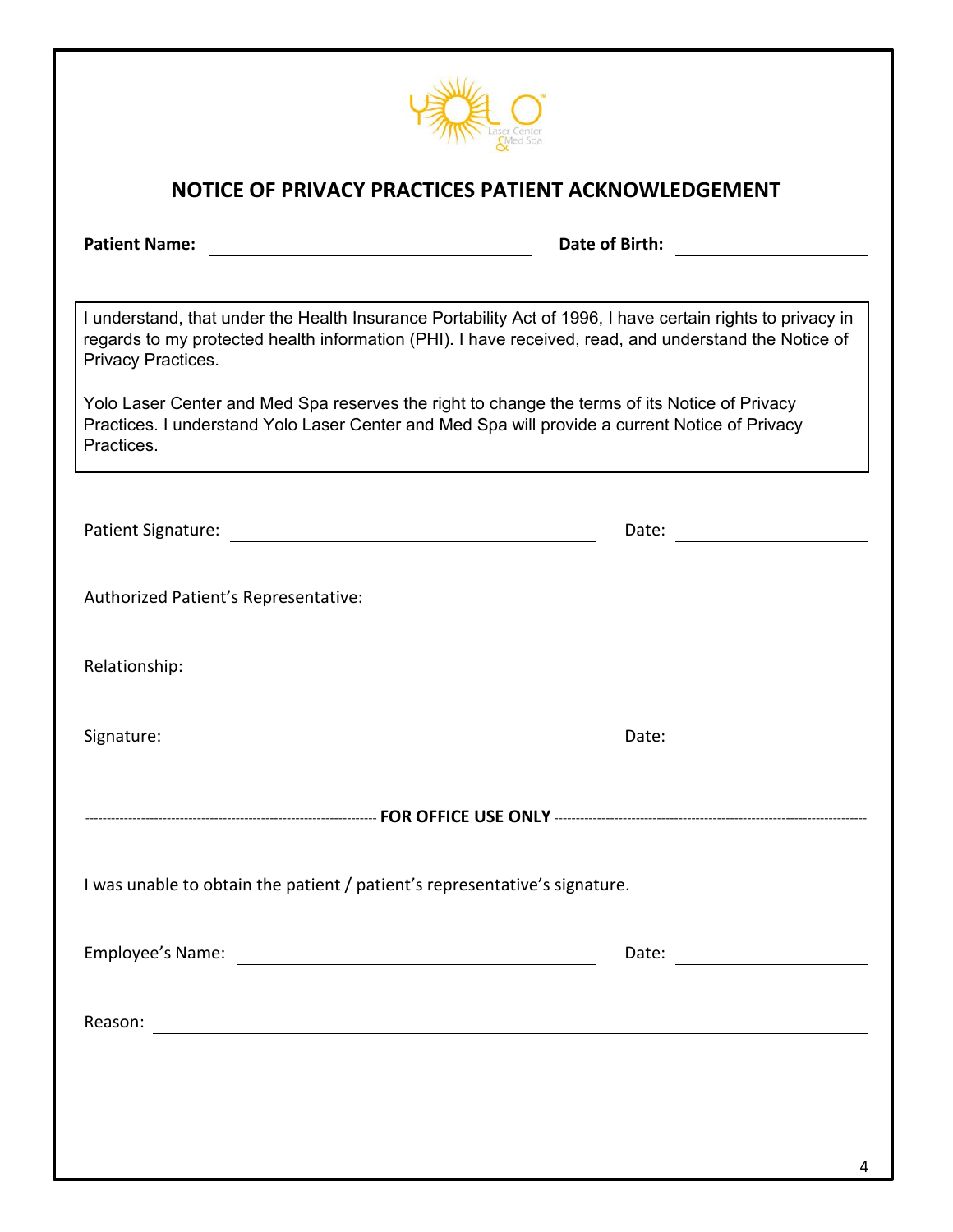

## **Acknowledgement of Disclosure and Assumption of Risk Agreement**

This Acknowledgement of Disclosure and Assumption of Risk Agreement has been prepared to provide you with information regarding the risks and side effects of using cannabis (also referred to as "**marijuana**"). It is important that you read this information carefully and completely. Please discuss any questions you may have with the dispensary pharmacist or your certifying physician. Once you have read and understand the attached information, and have had any questions addressed to your satisfaction, please sign and date the Acknowledgement of Disclosure and Assumption Risk Agreement.

**Do not sign this Agreement and do not use cannabis if you have questions about or do not understand the information you have received or are not comfortable assuming the risks that may be associated with cannabis use or possession.**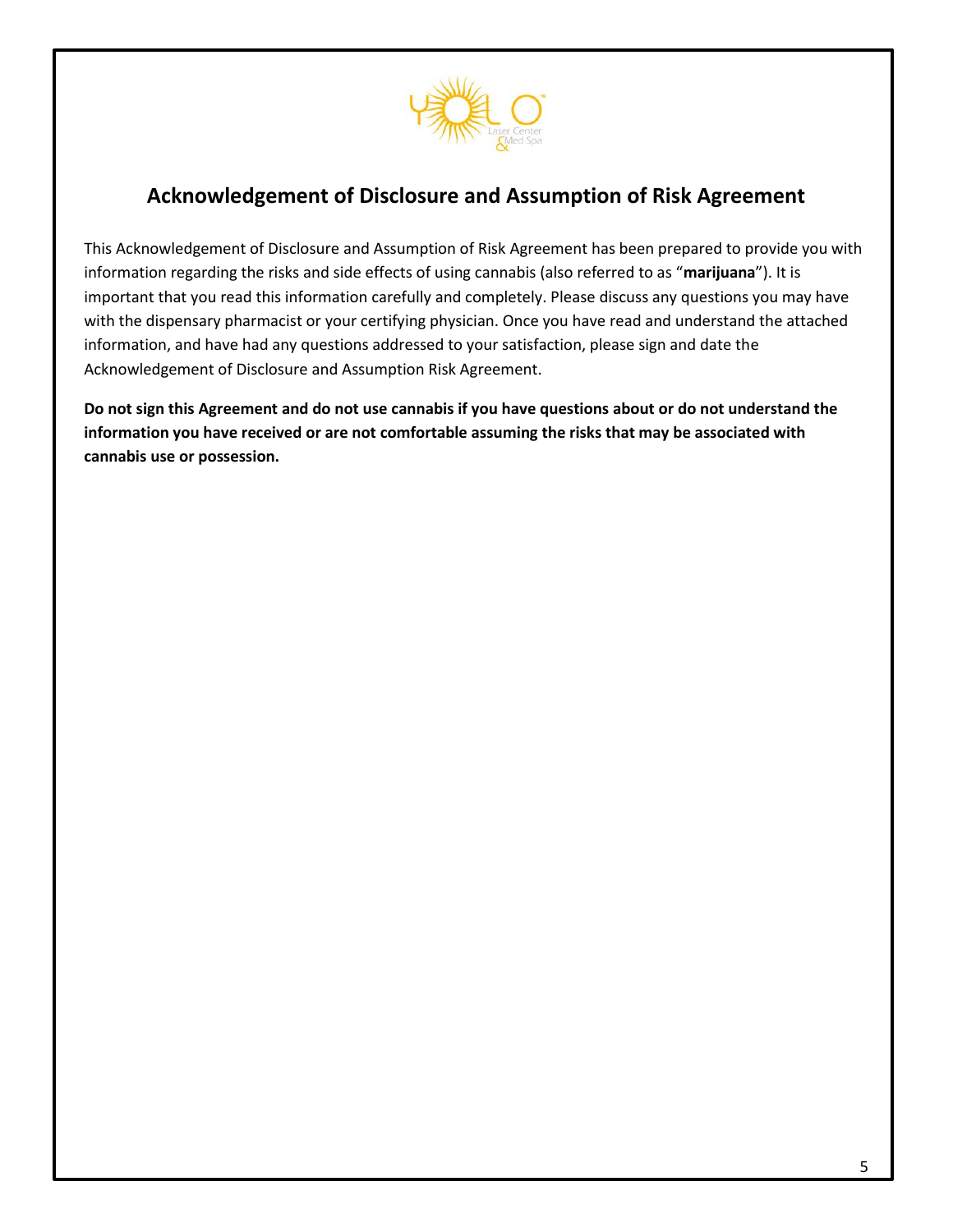# **Risks and Side Effects of Cannabis Use**

Possession or use of this product is unlawful outside of the State of Connecticut and prohibited by federal law.

Cannabis may have intoxicating effects and has not been analyzed or approved by the United States Food and Drug Administration ("**FDA")** and was produced without FDA oversight for health, safety, or efficacy. Cannabis may contain unknown quantities of active ingredients, impurities, or contaminants.

The efficacy and potency of cannabis may vary widely depending on the cannabis strain and ingestion method.

If cannabis is smoked or vaporized: Smoking may be hazardous to your health. Cannabis smoke contains carcinogens and may lead to an increased risk of cancer, tachycardia, hypertension, heart attack, birth defects, brain damage, and lung disease.

If cannabis is eaten or swallowed: When products infused with cannabis or active compounds of cannabis are eaten or swallowed, the intoxicating effects of this drug may be delayed by two or three hours or more.

There is limited information on the side effects of using cannabis, and there may be associated health risks. Side effects of cannabis can include, but are not limited to:

- Memory loss
- Anxiety/Nervousness
- Dry mouth
- Irregular/Increased heartbeat
- Sexual impotence
- Numbness
- Low blood pressure
- Agitation
- Confusion
- Poor physical condition
- Hunger/Loss of appetite
- Dizziness/Impairment of motor skills
- Cough/Bronchitis/Shortness of Breath
- Dependency
- Depression
- **•** Impaired vision
- Feelings of euphoria
- Laryngitis/Bronchitis/General Apathy
- Drowsiness/Fatigue/Abnormal sleep
- Headache/Nausea/Vomiting
- Sedation/slower reaction time/Inability to concentrate
- Paranoia/Psychotic Symptoms
- Suppression of immune system

Symptoms of cannabis overdose include, but are not limited to, nausea, vomiting, and disturbances to heart rhythm.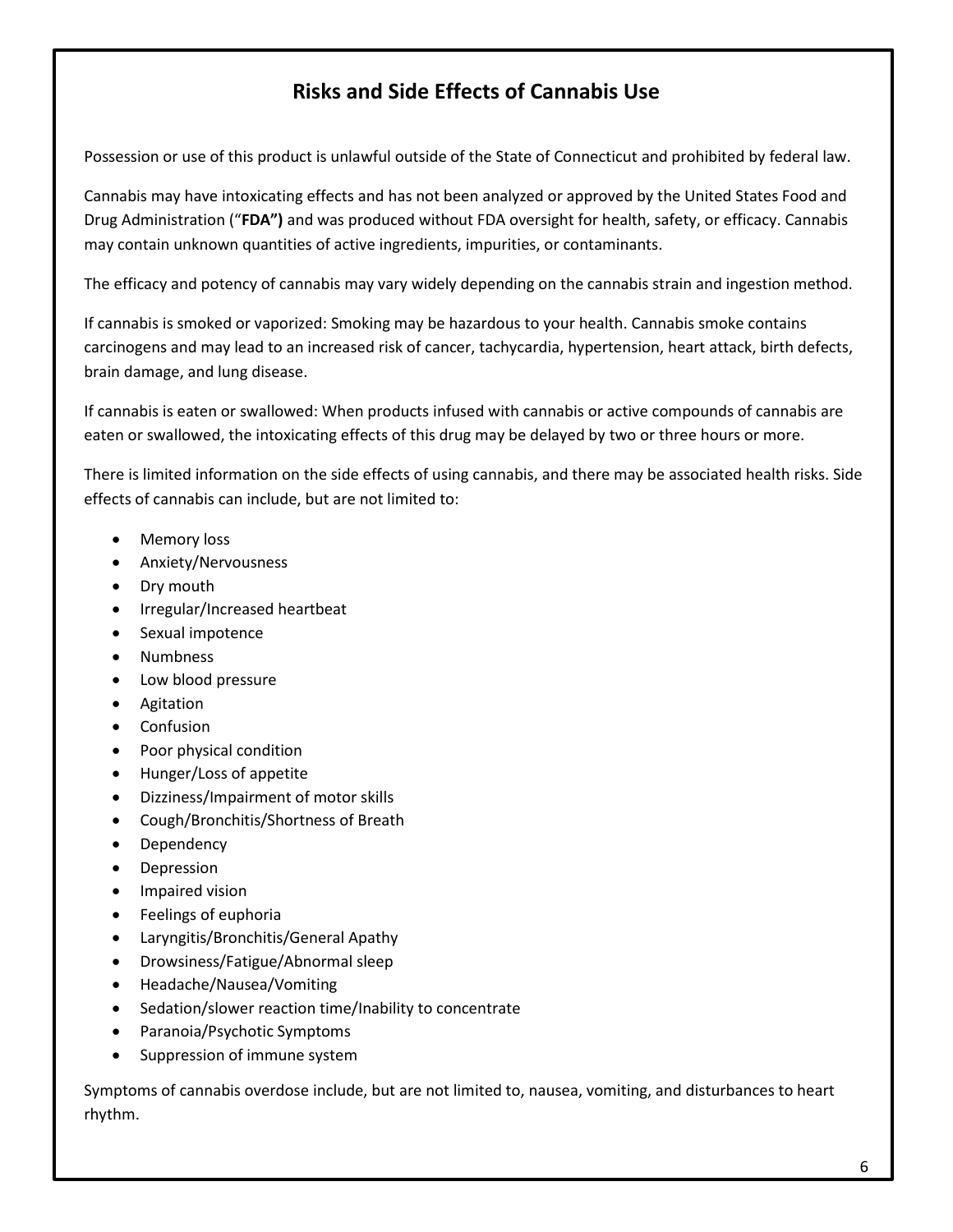The scientific basis for the medical use of cannabis has not been established. There is little known information regarding how cannabis may or may not react with other pharmaceutical or herbal medications.

Some patients can become dependent on cannabis. This means they experience withdrawal symptoms when they stop using cannabis. Signs of withdrawal symptoms can include feelings of depression, sadness or irritability, restlessness or mild agitation, insomnia, sleep disturbance, unusual tiredness, trouble concentrating, and loss of appetite.

Some users can develop a tolerance to cannabis. This means higher and higher doses are required to achieve the same symptom relief.

The possibility exists that cannabis may exacerbate schizophrenia or bipolar disorder in persons predisposed to those disorders.

Woman should not consume cannabis products while planning to become pregnant, during pregnancy, or while breast feeding, except on the advice of the certifying health practitioner, and in the case of breast feeding mothers, on the advice of the infant's pediatrician. Keep out of the reach of children and pets.

Using cannabis while under the influence of alcohol is not recommended.

The use of cannabis may affect coordination, cognition, and judgement. While under the influence of cannabis, do not drive, operate machinery, or engage in potentially hazardous activities.

Please note that cannabis will degrade over time.

*I certify that I have read the above Acknowledgment Disclosure and Assumption of Risk Agreement and I fully understand the potential risks and side effects related to the use of cannabis as described above. In using cannabis for medicinal use, I fully accept responsibility and assume the risks and side effects associated with its use. I further hold harmless and release Prime Wellness of Connecticut of any liability related to any risks.* 

Patient Signature: <u>Conserversion Conserversion</u> Date:

Patient Name: